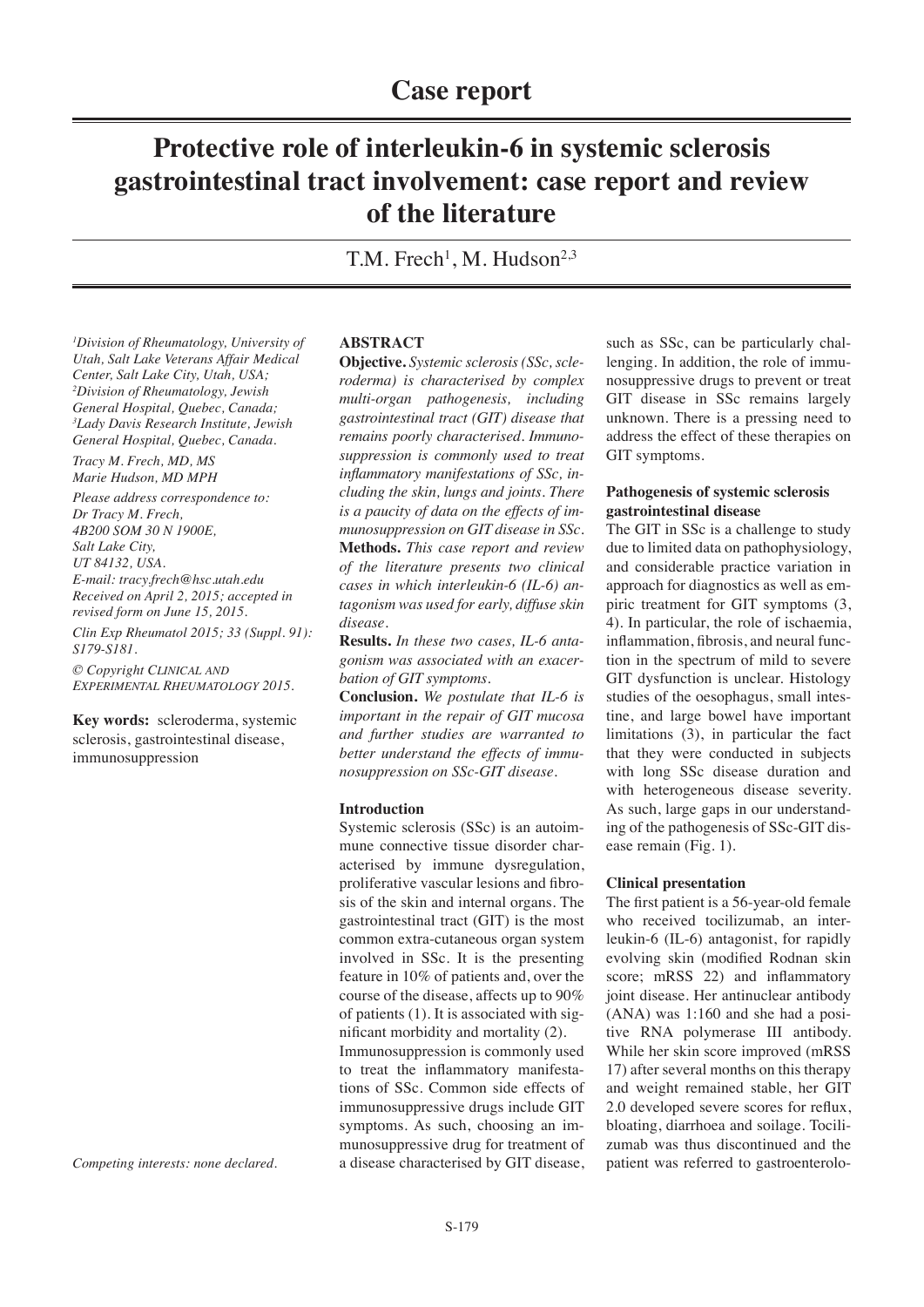#### **CASE REPORT IL-6 in systemic sclerosis / T.M. Frech & M. Hudson**

gy. Her stool studies were negative for infectious organisms. Upper endoscopy revealed several linear, clean based esophageal ulcers, but no bleeding in the lower third of the oesophagus. The gastro-esophageal junction was patulous consistent with her history of SSc. Biopsies were negative for *H. Pylori.* Lower endoscopy revealed one diminutive polyp in the sigmoid colon, which was found to have benign pathology. The distal rectum and anal verge were normal. The patient was treated empirically with a five day course of rifaximin (a semisynthetic antibiotic with poor oral bioavailability) followed by a probiotic (*B. infantis*) with significant improvement of GIT symptoms.

The second patient was a 68-year-old female who presented with a 3-month history of new onset Raynaud's and rapidly evolving skin thickening, with a mRSS of 27 on her initial visit. Her ANA was positive (titre 1:640; speckled pattern), but SSc-specific antibodies were negative. Four years prior to her presentation, she had had upper GIT symptoms, but these had entirely resolved within a few months. Shortly after her SSc presentation, she was started on tocilizumab for severe skin disease. While she had a dramatic skin response, after approximately 16 months of treatment, she began to complain of bloating. This progressed to include significant nausea, vomiting and weight loss (7–8 kg) and required admission after 26 months of treatment. At that time, abdominal radiographs and CT scan showed significantly distended small bowel and colon, with air fluid levels but without evidence of obstruction (Fig. 2). This was interpreted as consistent with intestinal pseudo-obstruction. Additional investigations, including a barium swallow, gastric emptying study and gastroscopy were normal. She was treated with pro-kinetics and antibiotics for suspected SIBO. Her distension improved somewhat and she was able to tolerate sufficient oral feeds to be discharged. However, on continued tocilizumab because of persistent improvement in skin score (mrSS 6), she remains moderately to severely symptomatic from lower GIT symptoms.

**Fig. 1:** Potential interaction of dysbiosis with systemic sclerosis gastrointestinal disease and immunosuppression (IS)





**Fig. 2.** Pseudoobstruction in a systemic sclerosis patient receiving tocilizumab.

## **Is there an association between interleukin-6 inhibition and GIT disease?**

During GIT homeostasis, a continuously renewing single layer of epithelial cells and its associated layer of mucus provide a barrier between the intestinal microflora and the resident immune cells in the submucosa. Normal regulation of intestinal inflammation in the GIT microenvironment includes the production of interleukin (IL) 6 (5). IL-6 is a cytokine produced by many cell types, which has pleiotropic effects. Anti-IL6 therapy (tocilizumab) reduces systemic and joint inflammation, hepatic acute phase proteins, and has anti-angiogenic effects (6).